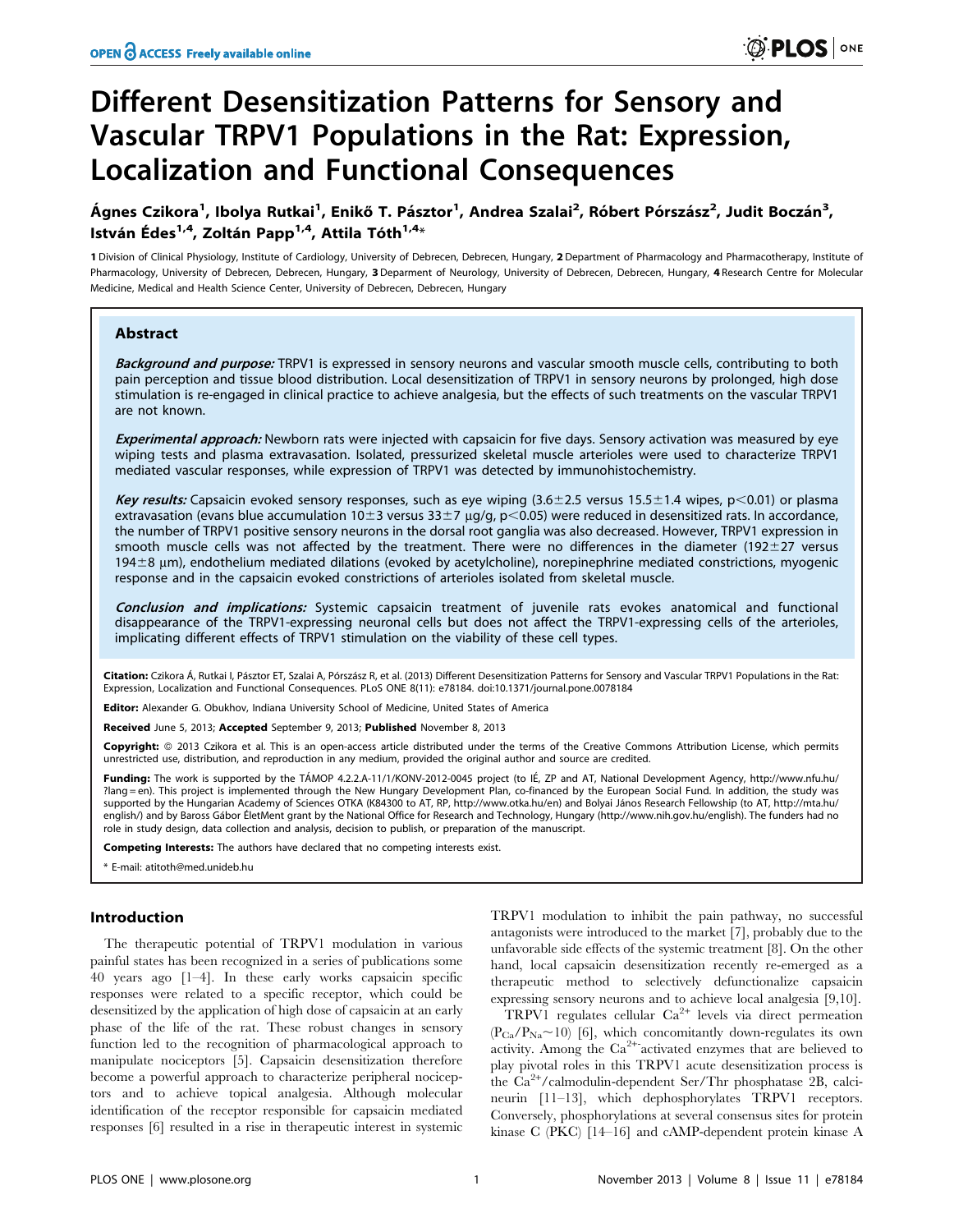(PKA) [17,18] can reduce the  $Ca^{2+}$ - mediated desensitization of TRPV1. Thus, the dynamic balance between the  $\text{Ca}^{2+}$ -dependent phosphorylation and dephosphorylation of the TRPV1 protein appears to play a critical role in the acute desensitization of TRPV1 [12].

In contrast with the acute desensitization, neonatal capsaicin treatment results in the deletion of TRPV1 expressing peripheral sensory neurons [19,20]. Capsaicin evoked sensory neuronal cell death may be mediated by  $Ca^{2+}$  overload of the TRPV1 expressing cells [21].

Activation of TRPV1 leads to central (pain) and to local ''sensory-efferent'' effects [22]. These include the release of vasoactive agents (such as calcitonin gene-related peptide) from sensory neurons and subsequent vasorelaxation [23]. In recent years, TRPV1 expression has been identified in many cells types in addition to sensory neurons as referenced by Keeble et al in recent reviews [24,25]. In particular, TRPV1 expression was detected in various cell types in the brain [26], and in arteriolar smooth muscle [27]. In accordance with this latter non-neuronal localization, activation of TRPV1 resulted in a substantial vasoconstriction in vivo and in vitro [27,28] through direct activation of endogenous TRPV1 in vascular smooth muscle cells [29].

The effects of capsaicin desensitization were investigated here. Capsaicin desensitization is the only clinically available, approved and effective treatment option to regulate TRPV1 mediated sensory functions. Since functional TRPV1 expression has been identified in non-neuronal cells, these receptors may have physiological functions which may also be modulated by therapeutic capsaicin applications. Morphological and functional studies were performed to reveal differences between desensitization of sensory neurons and vascular smooth muscle cells. Our data suggest that capsaicin desensitization has only a transient effect on the vascular TRPV1. Therefore, vascular TRPV1 function is maintained even if the same treatment depletes sensory neurons.

## Methods

# Animals, anaesthesia and general preparation in the in vivo experiments

Male Wistar Kyoto (WKY/NCrl) rats obtained from Charles River (Isaszeg, Hungary) were fed by CRLT/N chow (Szinbad Kft, Godollo, Hungary). Experiments were performed on male Wistar rats weighing about 250 g at the beginning of the experiments raised on a standard laboratory food and water ad libitum. Anaesthesia was performed with 50 mg/kg i.p. thiopental. Animal experiments were carried out and approved by the Hungarian Ministry of Rural Development and by the University of Debrecen, Medical and Health Science Center (Registration number:  $31/2007/DE$  MÁB), and were in accordance with the standards established by the National Institutes of Health.

#### Capsaicin pretreatment of rats

Newborn rats (at day 14 of life) were pretreated with Diaphyllin (Richter, Hungary), Bricanyl (Astra Zeneca, Hungary), and atropine (Egis, Hungary, 100 g/0,1 ml i.p.). Ten minutes later animals were injected with capsaicin (subcutaneously). The procedure was repeated for a total of five consecutive days. The total dose of capsaicin was 300 mg/kg, administered on a dose schedule of 10 mg/kg, 20 mg/kg; 50 mg/kg; 100 mg/kg; and 120 mg/kg on days 1 through 5, respectively. Rats were then kept in the animal facility for 10 weeks when experiments were performed. The weight of the rats was in the range of 360–492 g at this time.

#### Measurement of capsaicin evoked sensory irritation

One drop (10  $\mu$ I) of capsaicin solution (50  $\mu$ g/ml in physiological saline) was put into the right or left conjunctiva of the rat, in a random order. The number of eye wipes was counted during 60 s. Rats were scarified after capsaicin treatments.

# Measurement of capsaicin evoked involuntary sensory neuronal functions

Plasma extravasation was measured according to Pinter et al. [30]. Rats were anesthetised and a tail vein was cannulated for the injection of Evans blue dye (30 mg/kg). One min after Evans blue administration capsaicin was injected (1 mg/kg, i.v.). Rats was sacrificed by transcardiac perfusion with 50 ml of 0.9% w/v saline, at  $37^{\circ}$ C, through the left cardiac ventricle 10 min after injection of Evans blue. The urinary bladder was removed and weighed, and the Evans blue was extracted in 1 ml of formamide for 24 h. Evans blue content was determined by spectrophotometry (at 620 nm). Plasma extravasation was expressed as the content of Evans blue dye in micrograms per gram of wet tissue.

#### Preparation of cannulated skeletal muscle arterioles

Isolation of the skeletal (gracilis) muscle arterioles of the rat and diameter measurement of the arterioles were performed as described earlier [12]. The internal diameters of the cannulated skeletal muscle (m. gracilis) arterioles were determined at the midpoint of the arteriolar segment by videomicroscopy. Cannulated arterioles were incubated in a physiological solution (PSS, composition in mM: 110 NaCl, 5.0 KCl, 2.5 CaCl<sub>2</sub>, 1.0 MgSO<sub>4</sub>, 1.0 KH<sub>2</sub>PO<sub>4</sub>, 5.0 glucose and 24.0 NaHCO<sub>3</sub> equilibrated with a gas mixture of 10%  $O_2$  and 5%  $CO_2$ , 85%  $N_2$ , at pH 7.4.). Experiments were started after the development of a spontaneous tone in response to intraluminal pressure of 80 mmHg. First, acetylcholine  $(1 nM-10 \mu M)$  was used to determine dilatative capacity (acetylcholine causes endothelium dependent vasodilatation), and then norepinephrine  $(1 nM-10 \mu M)$  was applied to measure maximal constrictive response (norepinephrine causes smooth muscle dependent constriction). Vascular autoregulation (myogenic response) were also determined. Intraluminal pressure was increased from 20 to 120 mmHg in 20 mmHg increments and arteriolar diameter was measured after 4 min incubations at each intraluminal pressures. These measurements were performed in PSS to assess the active myogenic response. Passive diameter was determined in  $Ca^{2+}$  free PSS at the end of the experiments. Changes in diameter in response to a TRPV1 agonist was tested with cumulative dose (capsaicin,  $1 \text{ nM}$ –30  $\mu$ M).

#### Immunohistochemical procedures

Tissue sections were prepared as detailed earlier [27]. In short, rat skeletal muscle (m. gracilis), dorsal root ganglions (thoracic) were dissected from Wistar rats and were embedded in Tissue-Tek O.C.T compound (Electron Microscopy Sciences, Hatfield, PA, USA). Cryostat sections (thickness  $10 \mu m$ ) were placed on adhesive slides and fixed in acetone for 10 min. The slices were blocked with normal goat sera (1.5% in PBS, Sigma, St. Louis, MO, USA) for 20 min and stained with an anti-capsaicin receptor antibody (PC 547 (rabbit), Calbiochem, San Diego, CA) at a 1:500 (for gracilis muscle) and 1:200 dilution (for dorsal root ganglia), and costained with smooth muscle actin antibody (NCL-SMA, dilution, 1:50; Novocastra Laboratories, New Castle, UK) or with a neurofilament-specific antibody (dilution, 1:50; Sigma) in the blocking buffer. Then, the slices were incubated with biotinylated anti-rabbit (Jackson, Suffolk, England, 1:200) and FITC conjugated anti-mouse antibodies (Jackson, Suffolk, England, 1:100).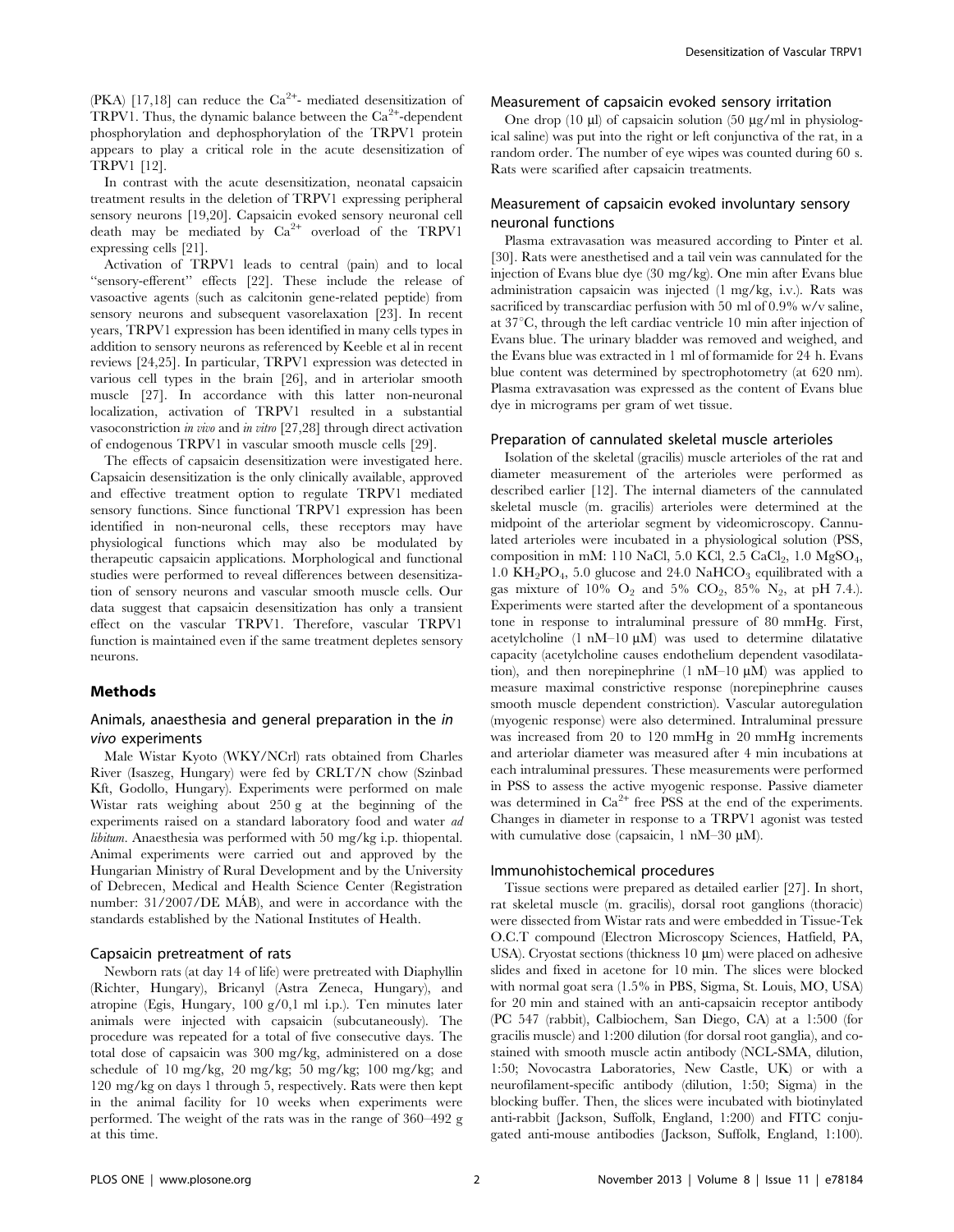Biotinylated antiobody was detected by Cy3 conjugated streptavidine (Jackson, Suffolk, England, 1:500). The pictures were captured by a Scion Corporation (Frederick, MA) digital camera attached to a Nikon Eclipse 80i fluorescent microscope (Nikon, Tokyo, Japan) further processed by ImageJ (freeware from www. nih.gov) software.

#### Materials and solutions

Chemicals were from Sigma-Aldrich (St. Louis, MO, USA). Capsaicin (8-Methyl-N-vanillyl-trans-6-nonenamide) was dissolved in ethanol. Norepinephrine and acetylcholine were dissolved in distilled water. Evans Blue concentration was measured by using a NOVOstar plate reader.

#### Data analysis and statistical procedures

Arteriolar diameter was determined by measuring the distances between the intraluminal sides of the arteriolar wall (inner diameter). Data are shown as average diameter  $\pm$  S.E.M. Statistical analysis was made by Microsoft Excel using Student's t-tests. P-values<0.05 were considered to be significant.

#### Results

# Effects of desensitization on capsaicin-evoked eyewiping movements

Sensory irritation was assessed by eye wiping assays. Capsaicin evoked a high number of wiping movements in control rats  $(15.5 \pm 1.4$  wiping movements, n = 10), while desensitized rats (neonatal capsaicin application) were almost insensitive to the same treatment  $(3.6 \pm 2.5 \text{ wipes}, n = 10; \text{ p} < 0,001, \text{ Fig. 1A}).$ 

# Effects of desensitization on capsaicin – induced plasma extravasation

Systemic activation of TRPV1 expressing sensory neurons by capsaicin resulted in an increase in Evans blue accumulation in the urinary bladder of control rats  $(33\pm7 \text{ kg/g} \text{ wet tissue}; n=9,$ Fig. 1B). Neonatal capsaicin desensitization significantly attenuated this response (Evans blue accumulation decreased to  $10\pm3$  µg/ g wet tissue;  $n = 5$ ,  $p = 0.03$  versus control, Fig. 1B).

#### Immunochemistry of TRPV1

Dorsal root ganglia (DRG) were isolated from control and desensitized rats and TRPV1 expression was evaluated by immunohistochemistry. TRPV1 expression was found in a subset of neurons (neurons were visualized by neurofilament specific staining) in control rats but was missing in desensitized rats (Fig. 2). However, TRPV1 like immunostaining was also found in blood vessels associated with the DRGs, irrespective to the desensitization procedure. The localization of that TRPV1 expression to vascular smooth muscle cells was tested by the co-application of antisera against TRPV1 and vascular smooth muscle actin (Fig. 3). Indeed, some of the TRPV1 immunoreactivity overlapped with vascular smooth muscle specific staining. We thus find that, that while neonatal capsaicin treatment was found to be effective to eliminate TRPV1 immunoreactivity in sensory neurons, it was without effects on the vascular smooth muscle cell located TRPV1 immunoreactivity (Fig. 3). Similarly, TRPV1 expression was not affected by neonatal capsaicin treatment in the gracilis muscle of the rat (Fig. 4).

# Physiological effects of neonatal capsaicin desensitization on isolated skeletal muscle arterioles

There were no significant differences between control and desensitized rats in acetylcholine mediated dilation (Fig. 5A), norepinephrine mediated constriction (Fig. 5B) and vascular



Figure 1. Effects of neonatal capsaicin desensitization on sensory functions. Rats were treated with saline (Control) or with capsaicin (Desensitized) at 14 days of life. Sensory functions were measured 10 weeks after capsaicin treatment. (A) Eye wiping (a measure of capsaicin evoked sensory irritation) was reduced in desensitized rats (n = 10 in both groups, p<0.001). (B) Plasma extravasation was similarly reduced (Evans blue accumulation, a measure of capsaicin mediated neurogenic inflammation) (n = 9 for Control and n = 5 for Desensitized, p = 0.03). doi:10.1371/journal.pone.0078184.g001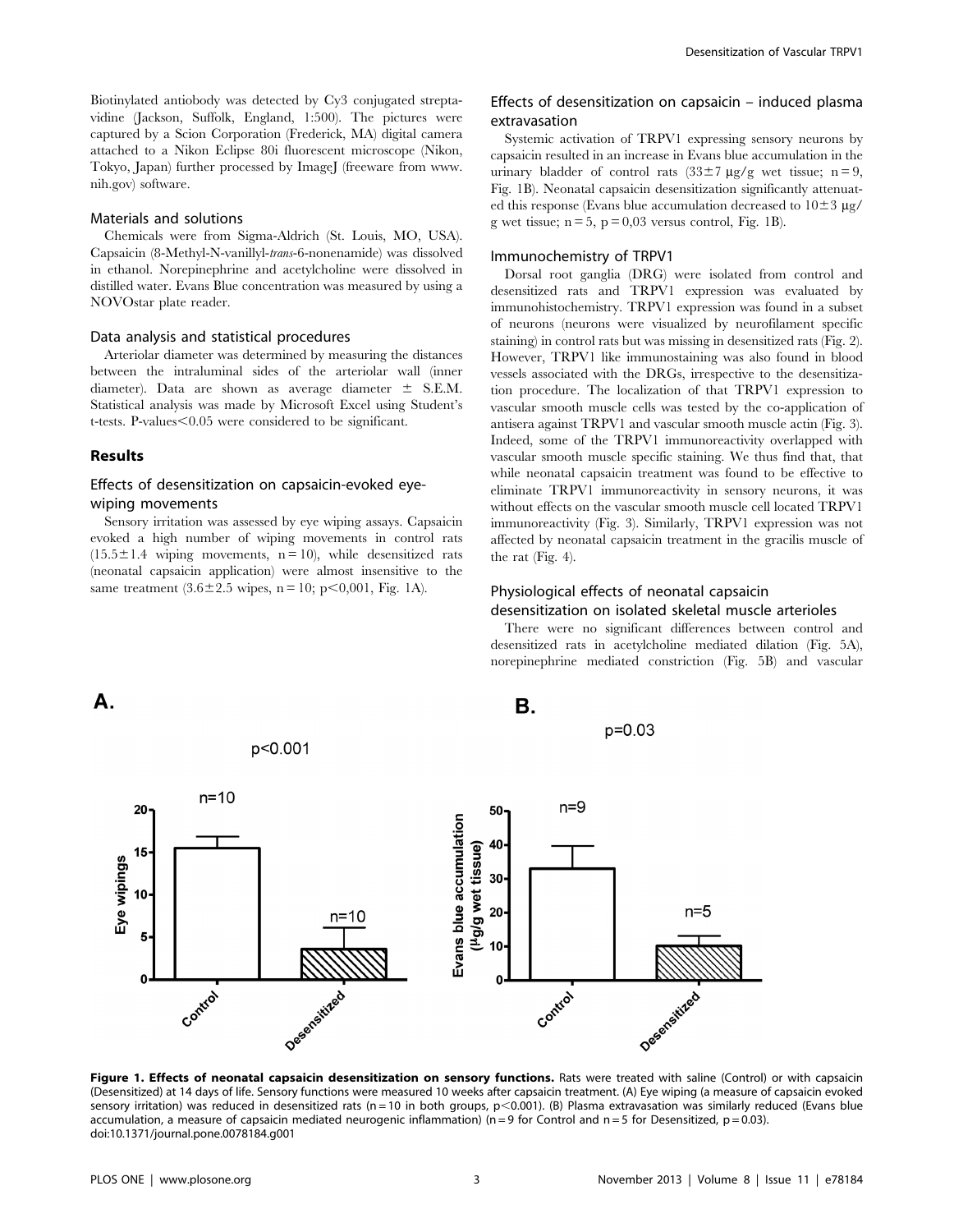

Figure 2. Effects of neonatal capsaicin desensitization on sensory TRPV1 expression. TRPV1 expression was examined in the dorsal root ganglia of control and capsaicin desensitized (neonatal capsaicin treatment) adult rats. Tissue sections were probed with antibodies specific to TRPV1 (red) and neurofilament (green). TRPV1 expression was present in a subset of sensory neurons in control rats, which was missing in desensitized rats within the dorsal root ganglia. However, TRPV1 immunoreactivity was also found in non-neuronal cell types, located at the outer regions of ganglia (regions occupied by sensory neurons are indicated by the freehand drawing). Images are representative of at least 10 sections. doi:10.1371/journal.pone.0078184.g002

autoregulation (spontaneous myogenic response, Fig. 5C) in isolated skeletal muscle resistance arteries. Moreover, capsaicin mediated arteriolar constrictions were also unaffected in both groups of rats (Fig. 5D), which was in contrast with the capsaicin mediated sensory functions (Fig. 1).

Direct application of capsaicin (1 µmol/L) resulted in a transient constriction (maximal decrease of arteriolar diameter was  $70\pm3\%$  at 105 s) followed by a dilation in the continuous presence of capsaicin (constriction at the end of the 20 min long incubation was only  $8\pm6\%$ ) (Fig. 6A). Besides to the acute desensitization (desensitization in the presence of the agonist) tachyphylaxis (desensitization to the repeated application of the agonist) was also determined. Although tachyphylaxis was apparent upon the second capsaicin challenge (first versus second treatment on Fig. 6A), capsaicin treatment did not eliminate capsaicin responsiveness completely (maximal constriction upon



Figure 3. TRPV1 immunoreactivity in vascular smooth muscle cells. Rat dorsal root ganglia sections were co-stained by anti TRPV1 (red) and anti vascular smooth muscle actin (SMA, green) antibodies. Some of the TRPV1 positive cells were co-stained by the antibody specific to vascular smooth muscle actin, suggesting TRPV1 expression in this cell type. Moreover, vascular TRPV1 expression was not affected by neonatal capsaicin treatment (note similar TRPV1 staining in SMA positive regions of control and desensitized rats). Images are representative of at least 6 sections. doi:10.1371/journal.pone.0078184.g003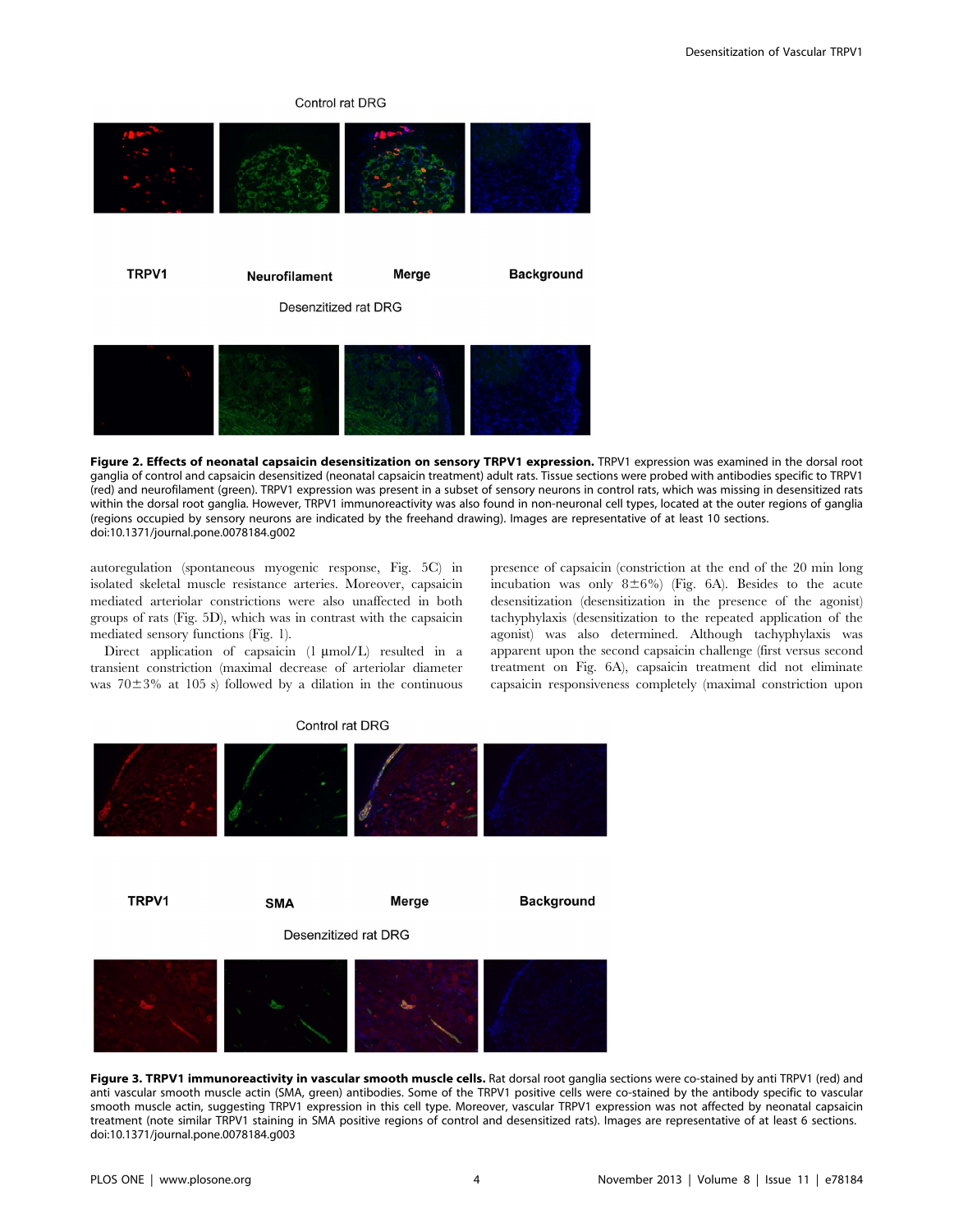

#### **Control rat Gracilis**

Figure 4. Effects of neonatal capsaicin desensitization on vascular TRPV1 expression. Skeletal muscle (gracilis muscle of the rat) tissue sections were stained with anti-TRPV1 (red) and anti-vascular smooth muscle actin (SMA, green) antibodies. There appeared a complete overlap of the staining patterns (merged images). Arteriolar TRPV1 expression was not affected by neonatal capsaicin desensitization, similarly to the vascular TRPV1 in the dorsal root ganglia. Images are representative of at least 10 sections. doi:10.1371/journal.pone.0078184.g004

second capsaicin treatment was  $26\pm9\%$  at 270 s, while constriction was only  $10\pm4\%$  at the end of the 20 min long treatment, Fig. 6A). To test if capsaicin mediated desensitization may affect the viability of the different vascular cell types, smooth muscle (norepinephrine, Fig. 6B) and endothelium (acetylcholine, Fig. 6C) mediated responses were also tested. Norepinephrine mediated responses were almost identical (Fig. 6B), while the limited shift in acetylcholine responses (Fig. 6C) did not reach the level of significance (p $>$ 0.05), suggesting that acute in vitro TRPV1 desensitization did not have a significant effect of TRPV1 independent functions of skeletal muscle arterioles.

# **Discussion**

Capsaicin containing herbs were used from the prehistoric era in the medicinal efforts to relieve pain and inflammation [31]. Capsaicin treatment was introduced to eliminate sensory responses about fifty years ago [3] and these experiments lead to the identification of primary nociceptors [5]. Cloning of the receptor (named as TRPV1) and the development of knock out models confirmed its role in inflammatory hyperalgesia [32]. It was even proposed that there are endogenous ligands (endovanilloids) binding to the capsaicin binding site of TRPV1 [23], although the physiological relevance of these proposed endovanilloids to modulate TRPV1 are still under debate, especially in skeletal muscle arterioles [33].

TRPV1 appeared to be a sensory neuronal specific receptor, which has a role in nociception and can be selectively targeted by small molecules. Not surprisingly, TRPV1 become a pharmaceutical target to develop a new generation of painkillers as well as to treat other therapeutic conditions [7]. Although almost all of the major pharmaceutical companies initiated a TRPV1 research program, these efforts have not yet produced approved drugs [34].

The apparent failure of introduction of TRPV1 antagonists into the clinical practice is probably not the result of insufficient potency of the developed antagonists [34]. Nonetheless, clinical application of the TRPV1 agonists capsaicin and resiniferatoxin offer an alternative to TRPV1 antagonists for treating challenging painful conditions such as neuropathic pain [10,35]. It is important to note that therapy to achieve desensitization is different from that based on the application of antagonists in terms of the potential side effects. Antagonists may cause side effects if their receptors play a significant physiological role, while desensitizing agonists may activate receptors which are expressed, but without much physiological role. Interestingly, while recent data suggested that TRPV1 may be expressed in other cell types than sensory neurons (see Keeble et al [24,25] for references and [36]), the potential side effects of capsaicin desensitization had not been tested on these receptors.

Selective elimination of TRPV1 positive sensory neurons and attenuation of capsaicin evoked sensory neuron mediated effects were found following systemic neonatal capsaicin treatment confirming earlier data [37,38]. Effects of this treatment on the vascular smooth muscle located TRPV1 was addressed here for the first time. It was found that neonatal capsaicin treatment does not affect arteriolar TRPV1 function and expression. It is in accordance with the limited if any permanent vascular effects of neonatal capsaicin desensitization.

It has been suggested that capsaicin has biphasic effects on the vasculature: at lower concentrations, capsaicin (up to 10 nM) evokes vasodilation in skin due to sensory nerve activation, while higher concentrations  $(0.1-1 \mu M)$  lead to substantial constrictions in skeletal muscle arterioles due to non-neuronal TRPV1 stimulation [27]. This apparent difference in sensitivity may be due to (i) receptor sensitivity or (ii) a difference in TRPV1 receptor density in skin and skeletal muscle arterioles as been concluded by Fernandes et al [25]. As the matter of the first hypothesis a recent study designed to detect pharmacological differences between TRPV1 populations in the sensory nerves and in the arteriolar smooth muscle proved that these TRPV1 populations are pharmacologically different: some TRPV1 agonists were irritative (a measure of sensory neuronal TRPV1 activation), but without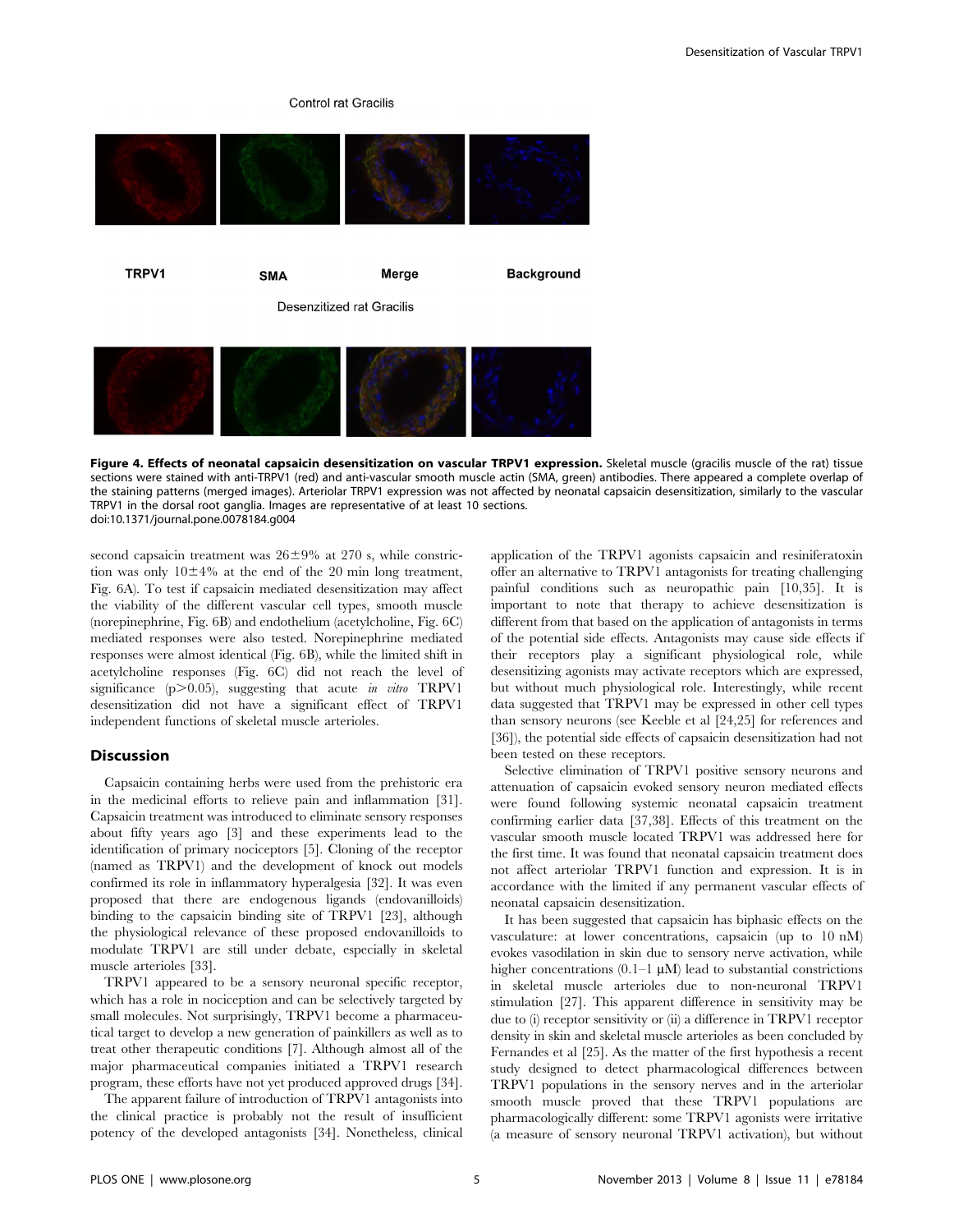

Figure 5. Functional effects of neonatal capsaicin desensitization on arteriolar TRPV1. Effects of neonatal capsaicin desensitization were characterized on the functional properties of isolated, cannulated skeletal muscle arterioles. Endothelial responses were tested by the application of acetylcholine (Panel A, values normalized to the maximal acetylcholine mediated dilations, symbols represent the mean  $\pm$  SEM, n = 4 for the control and  $n = 4$  for the desensitized). Smooth muscle functions were assessed by norepinephrine (Panel B, symbols represent the mean  $\pm$  SEM of n = 4 determinations in both cases). The spontaneous myogenic tone (Panel C, symbols represent the mean  $\pm$  SEM of n = 4 determinations for all groups) was tested by the contractile response developing in response to increasing intraluminal pressure (from 20 mmHg to 120 mmHg in 20 mmHg increments). Finally, capsaicin mediated responses were also tested by the cumulative application of the drug. Capsaicin evoked a dose-dependent constriction, supporting a physiological role for this receptor in vascular smooth muscle cells, which was not affected by the desensitization protocol (Panel D, symbols represent the mean  $\pm$  SEM of n = 4 determinations for both groups). doi:10.1371/journal.pone.0078184.g005

vasoconstrictive effects [29]. Capsaicin evoked vasoconstriction was mediated by direct activation of arteriolar smooth muscle located TRPV1 and was missing in TRPV1 knock out mice, suggesting that both the irritation (sensory neuronal response) and vasoconstriction (smooth muscle response) are mediated by TRPV1 [29]. As the matter of the second hypothesis (different expression of TRPV1 in perivascular nerves) a clear tissue specific difference was described. Arteries in the skin were densely innervated by TRPV1 positive fibers, in contrast with arteries in the skeletal muscle [27]. This fact suggests that sensory neuron mediated dilation plays a dominant role in the skin upon TRPV1 stimulation, but may have a limited effect in the skeletal muscle.

TRPV1 was found to be important in inflammation affecting arteriolar diameter. The most prominent contribution of TRPV1 stimulation to the neurogenic inflammation is the local release of neuropeptides (such as CGRP and substance P) from the sensory neurons [23], which is missing in capsaicin desensitized rats [5]. However, it was found recently, that TRPV1 stimulation also increases the plasma concentration of PACAP-38, an antiinflammatory peptide [39], and somatostatin [40] suggesting a complex regulation of neurogenic inflammatory response, as summarized by Alawi and Keeble in an exemplary review [24]. These observations suggest that TRPV1 has a role in vascular inflammation. Chronic physiological activation of TRPV1 expressing sensory neurons may contribute to the inflammatory response and to painful effects such as hyperalgesia and allodynia [24]. In particular, diabetic rats showed increased TRPV1 function (while TRPV1 expression decreased) in the dorsal root ganglia [41], a feature which is similarly present in human diabetic patients [42]. This represents a local feedback regulating TRPV1 activity: TRPV1 activation causes a desensitization of the TRPV1 itself (limiting hyperalgesia and allodynia), which is mediated by decreased expression of TRPV1 in the tissues. This suggests that TRPV1 desensitization has an effect on tissue perfusion. In particular, diabetic or other kind of neuropathies result in a decrease in TRPV1 expressing sensory neurons, mediating vasodilation. As a result, patients with diabetes may have an impaired regulation of blood flow leading to the dominance of smooth muscle TRPV1 mediated vasoconstrictions over the physiological sensory neuronal TRPV1 mediated vasodilations. This altered vascular response may contribute to the progression of the disease in the skin.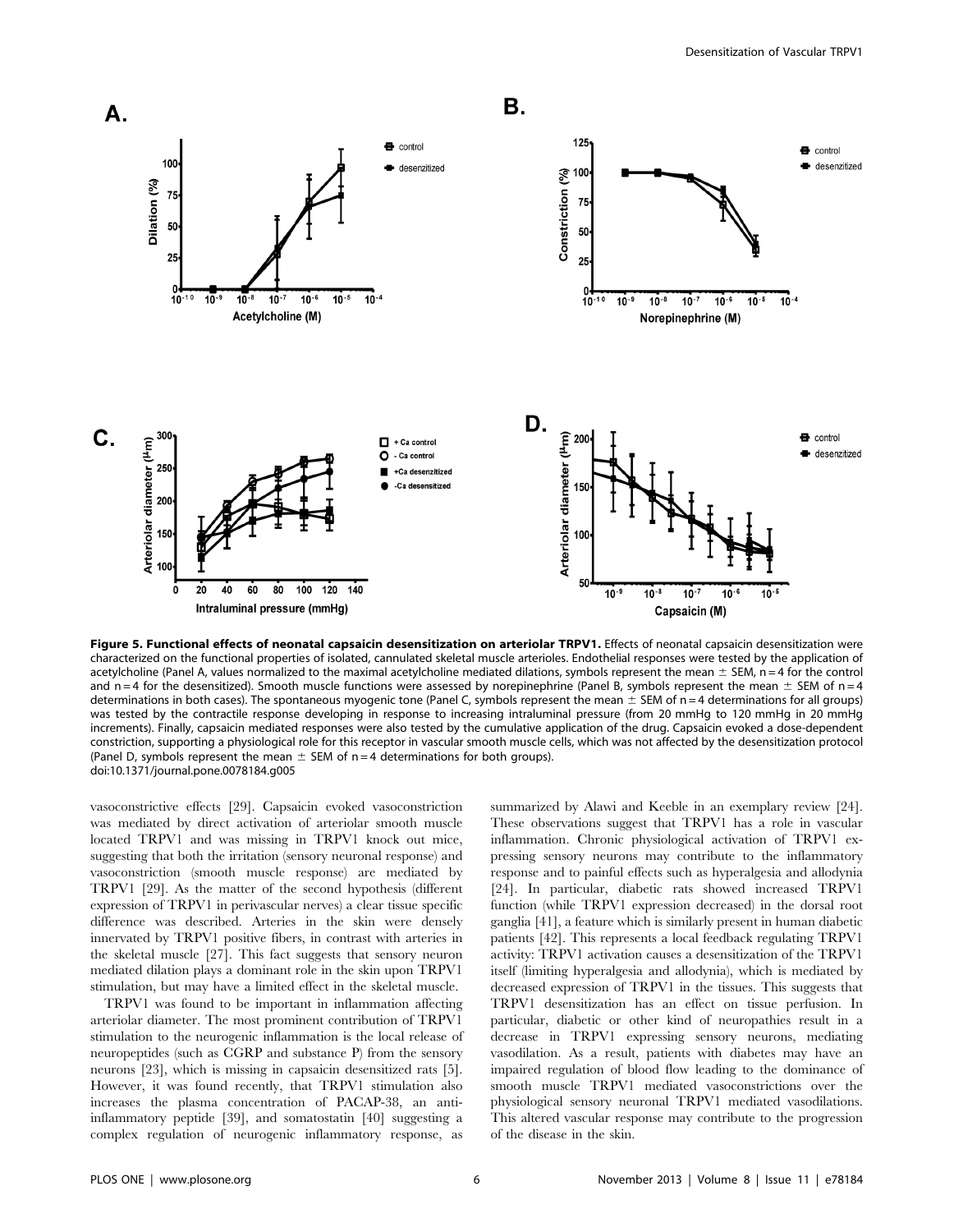

Figure 6. Functional effects of acute capsaicin desensitization on vascular TRPV1. The short-term effects of capsaicin were tested here. Arterioles were isolated from control rats and were treated with capsaicin (1 µM, First treatment). Capsaicin was washed away after the 20 min long treatment and the arterioles were incubated in the physiological buffer alone for 40 min (regeneration). Then capsaicin effects we re-tested (Second treatment) to estimate the level of tachyphylaxis (n = 6 arteries were tested, symbols represent the mean  $\pm$  SEM of time-matched arteriolar diameter). Acute desensitization to capsaicin was apparent upon the first treatment (decrease and then increase in arteriolar diameter in the continuous presence of capsaicin, maximal decrease was  $70\pm3%$  at 95 s after capsaicin application, Panel A). The magnitude of the response was decreased upon the second capsaicin treatment on the same arterioles (tachyphylaxis, decreased response to repeated capsaicin stimuli, maximal decrease was  $27\pm9%$  at 125 s after capsaicin application, Panel A). This acute capsaicin desensitization (20 min treatment) did not affect norepinephrine mediated constrictions (symbols represent the mean  $\pm$  SEM of n = 6 determinations, Panel B) or acetylcholine mediated dilations (symbols represent the mean  $±$  SEM, n = 6, Panel C).

doi:10.1371/journal.pone.0078184.g006

The apparent difference between sensory neurons and vascular smooth muscle cells in response to high capsaicin stimulation (desensitization) described in this work may be explained by at least two mechanisms. First, vascular smooth muscle cells are able to proliferate, therefore the seriously damaged TRPV1 expressing cells may be replaced. Alternatively, capsaicin damage is less severe in vascular smooth muscle cells compared to sensory neurons. To test this latter possibility, isolated arteries were treated with capsaicin in vitro. Arteriolar TRPV1 was rapidly (within minutes) desensitized to capsaicin and capsaicin treatment did not affect TRPV1 independent functions, suggesting that capsaicin mediated  $Ca^{2+}$  toxicity did not occur in these cells.

We propose that vascular smooth muscle cells can be activated by the application of high doses of capsaicin, but the  $Ca^{2+}$  toxicity is limited by fast desensitization, in accordance with previous findings [12]. Vascular smooth muscle cells are therefore protected from prolonged capsaicin treatments and maintain their viability.

These cells then are able to regenerate and regain capsaicin responsiveness (and probably their physiological role) within a short period of time. In contrast, sensory neurons seem to be eliminated and not replaced upon neonatal capsaicin treatment. Taken together, our data suggest that capsaicin desensitization is an effective method to specifically regulate sensory functions, in contrast with TRPV1 antagonists, which may affect vascular TRPV1 mediated processes in addition to sensory functions.

### Acknowledgments

We thank Peter M. Blumberg for his invaluable comments and corrections.

### Author Contributions

Conceived and designed the experiments: RP JB IE´ ZP AT. Performed the experiments: AC IR ETP AS AT. Analyzed the data: AC ETP JB AT. Wrote the paper:  $\widehat{AC}$  AT.